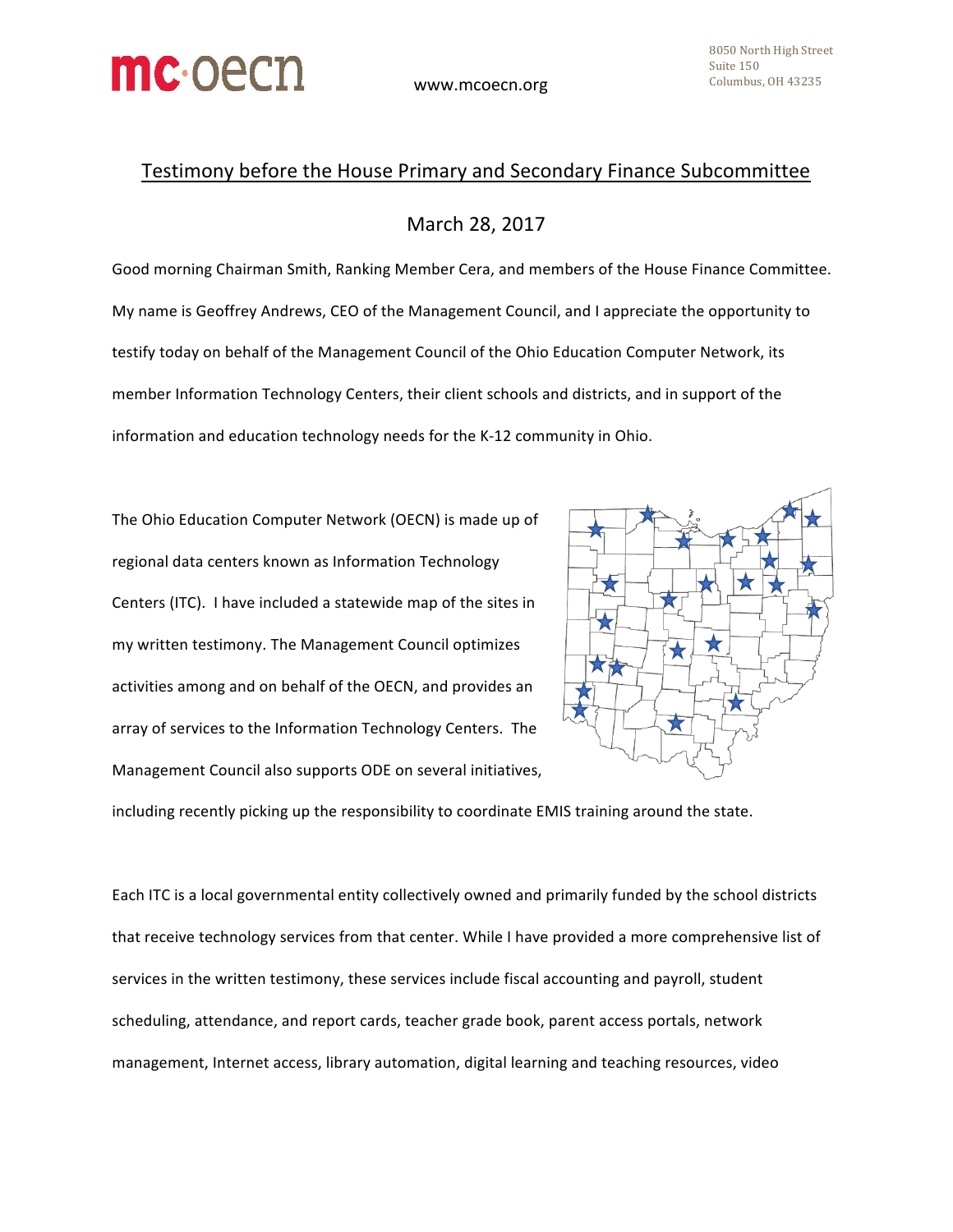distance learning, phone and email, document management, and others. These services are performed on a large scale. For instance, the OECN processes over ten million checks, purchase orders, and other fiscal instruments each year, and disburses over ten billion dollars in payroll and payments for schools. ITCs maintain millions of parent accounts and student report cards, and offer data analysis tools to schools that help to optimize the educational experience for students, teachers, parents, and administrators.

As a collaborative of school districts, the ITCs offer these educational technology support services at significant savings to over 1000 school districts, community schools, ESCs, Career Tech Centers, and other K-12 entities in Ohio. The Management Council produces additional savings by optimizing capacities and purchases across the ITCs. It is from the student and finance data maintained at these ITCs that all the state-required data is extracted and submitted to ODE.

## **Services provided to schools by** *Information Technology Centers:*

- Class and student scheduling
- Grade reporting/Report cards
- Attendance and Discipline tracking
- Electronic grade books
- Parent access portals
- Library automation
- Digital learning resources covering PreK-12 across content areas
- Electronic databases that transcend career and college readiness
- Data analytics measuring student progress and program effectiveness
- Learning Management Systems
- Video Distance Learning that includes College Credit Plus access
- State Required EMIS reporting
- Special Education reporting
- Student Success dashboards
- Transportation routing
- Internet Access
- Internet 2
- Telephone systems
- Network management, including wireless management to classrooms
- Service Management Software
- Document and forms management
- Email and spam filtering
- Network security
- Data storage and backup/recovery
- Web hosting
- Server and virtual server hosting
- Disaster Recovery
- CIPA (Internet Protection)
- State testing access and support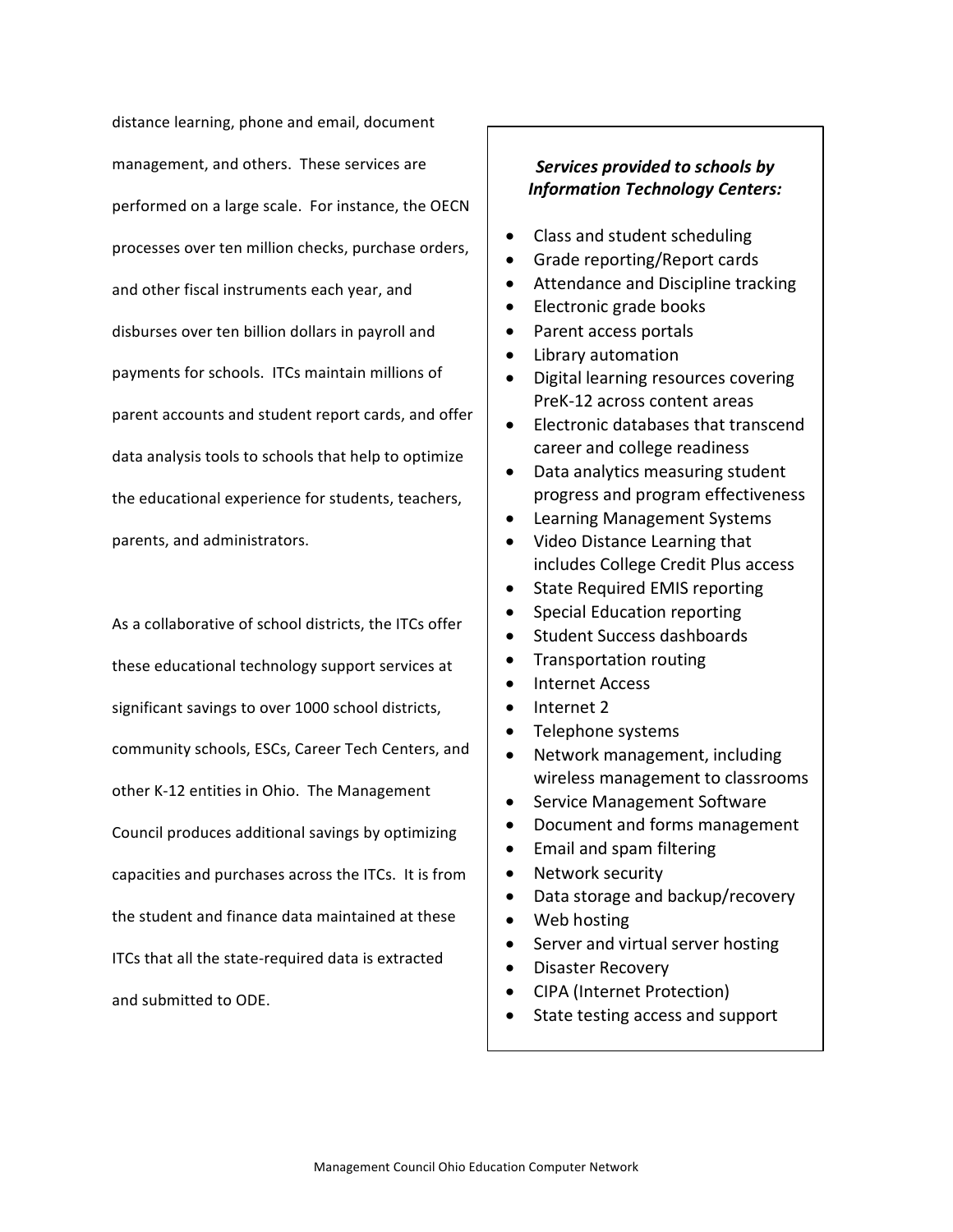State funding in support of schools and ITCs comes from the Ohio Educational Computer Network funding line 200-426. This line is currently proposed to be flat funded at \$16.2M in HB 49. Though the 426 line was reduced last time around, I am pleased to report that I am not here seeking an increase; we continue to pursue efficiencies and cost-effective collaborations across the state, providing high quality services while avoiding cost increases. Briefly, the \$16.2M in line 426 is separated into three areas.

The first set aside, at \$10M, is for network connectivity. This is largely sent from ODE to districts, community schools, stem schools, ESCs, and non-public schools who apply for funding based on defined requirements. Well over 4000 school buildings in Ohio are each allocated \$1800 annually. To support the network, funds from 426 are also allocated to our partner, OARNET, for network operations; for a continuity and disaster recovery facility supporting the ITCs; and for a service management business intelligence tool (think sophisticated help desk) that provides capabilities to ODE and ITCs.

The second set-aside in line 426, at \$5M, funds ITCs directly to support the fiscal and student data reporting services they provide to schools. This constitutes about 4-5% of the typical ITC budget; two decades ago the 426 line was much larger, constituting nearly 50% of ITC budgets. ITCs are now largely funded by their owner school districts.

The remaining \$1.2M has traditionally been used by ODE as a partial source of funds to support development and maintenance of the state-owned school finance software package that the Auditor of State's office initiated in the late 1970s.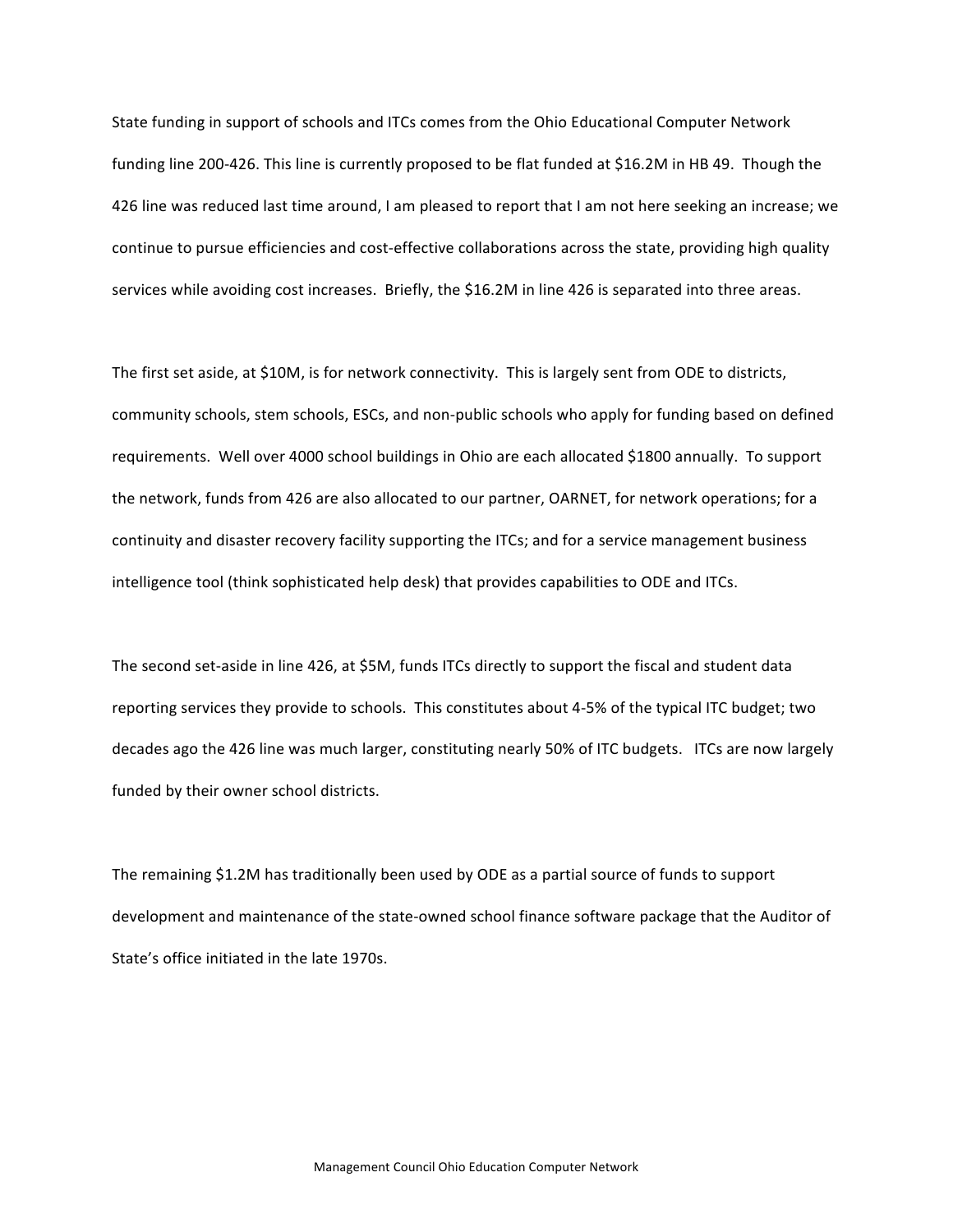I want to spend just a moment to underscore the importance of the network support in line 426. In the written testimony I have included a graphic demonstrating the remarkable growth (and dependence) of Ohio's schools on state network and Internet resources.



In the graphic you can see that in the past 7 years, schools' monthly use of Internet through the ITCs has grown from 5 gigabits to nearly 100 gigabits (or 100,000 megabits) – almost 20 times – while the price per megabit through the Ohio network (OECN) has fallen from \$15 to \$1.25, and when one factors in eRate, there are schools in Ohio getting Internet access for a few pennies per megabit. That was unfathomable a decade ago. It recalls a calculation Intel's engineers did recently - they determined that if the pace of technology development from 1971 to today were applied to a Volkswagen Beetle, today that car would go 300,000 miles per hour, it would travel two million miles per gallon of gas, would cost about 4 cents, and you could drive the car your whole life on one tank of gasoline. This serves to underscore the pace of acceleration in the world for which we are preparing Ohio's students.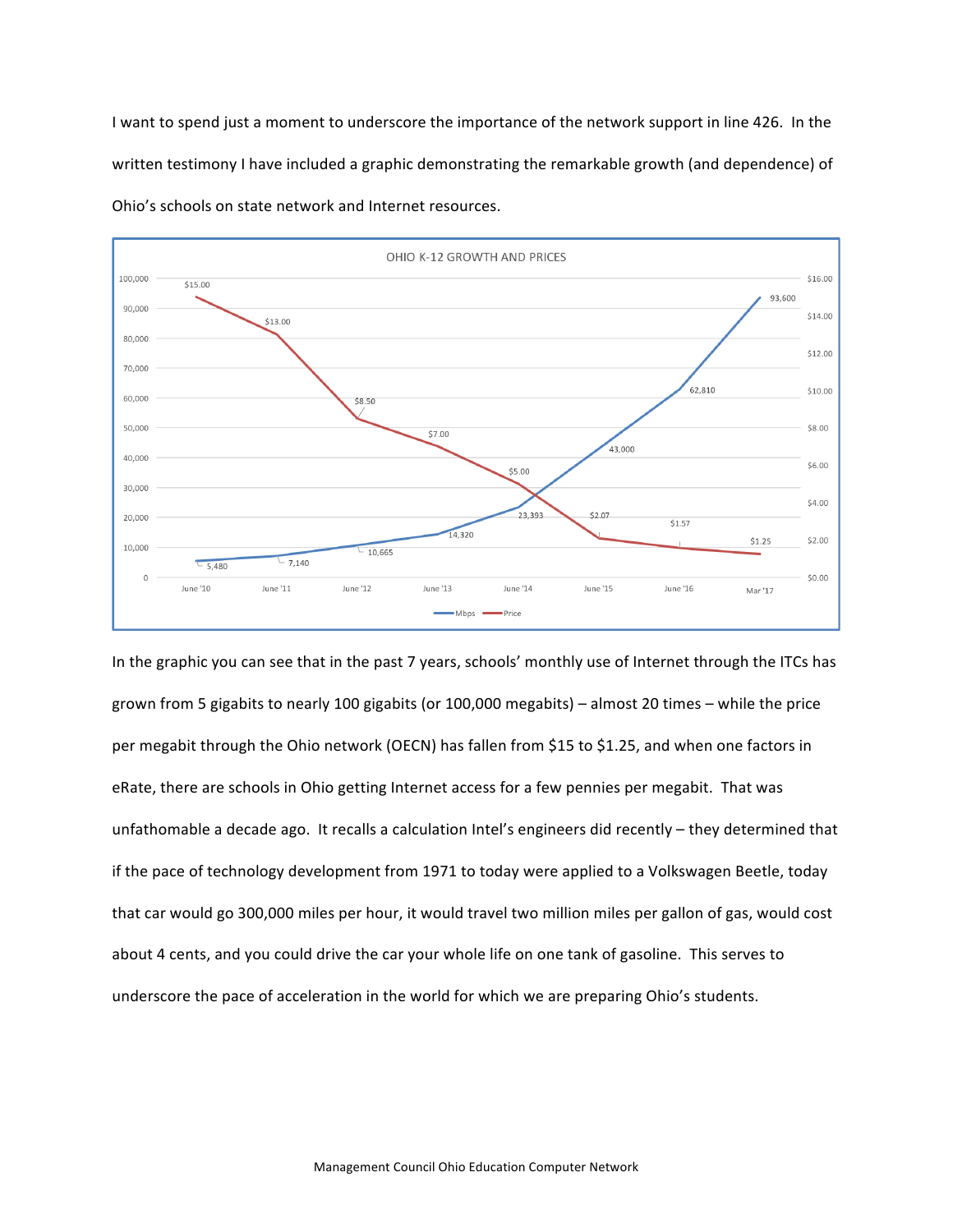This accelerating consumption of digital resources in Ohio's schools demonstrates the important role technology plays in today's educational environment. This expanded network capacity also supports Ohio testing to move fully online for the first time this year. And state support for this infrastructure enables local funds to be spent on computers and resources for students in the classroom.

This brings me to the second budget line I would like to address, and that is the 465 line, which is focused on Technology Integration and Professional Development. Until the last biennium, INFOhio, which is a division within the Management Council of the OECN was funded through the 426 line. In 2015, ODE moved INFOhio to the 465 line.

A little bit about INFOhio. INFOhio began as a library automation initiative decades ago. While library automation remains a part of the INFOhio pantheon, INFOhio has evolved into a robust professional development and digital resource provider for all the schools in Ohio. This year, INFOhio resources are used 173,000 times per day in Ohio's schools.

Because of this evolution in INFOhio's role, the \$2.5M that was allocated to INFOhio each year was moved from line 426 to line 465. However, this shift was not well understood nor adequately conveyed. The reduction in line 426 was welcomed in the budget effort back then, of course, and happily assimilated into the biennium budget in 2015. However, the corresponding increase in line 465 was not understood as a shift from 426 - it was perceived as an increase and therefore drew negative attention. The \$2.5M that had funded INFOhio in line 426 was reduced to \$1.4M in line 465.

While there has been some carryover money and other one-time funds that sustained much of INFOhio's resources and people these past two years, those efforts and resources have been exhausted.